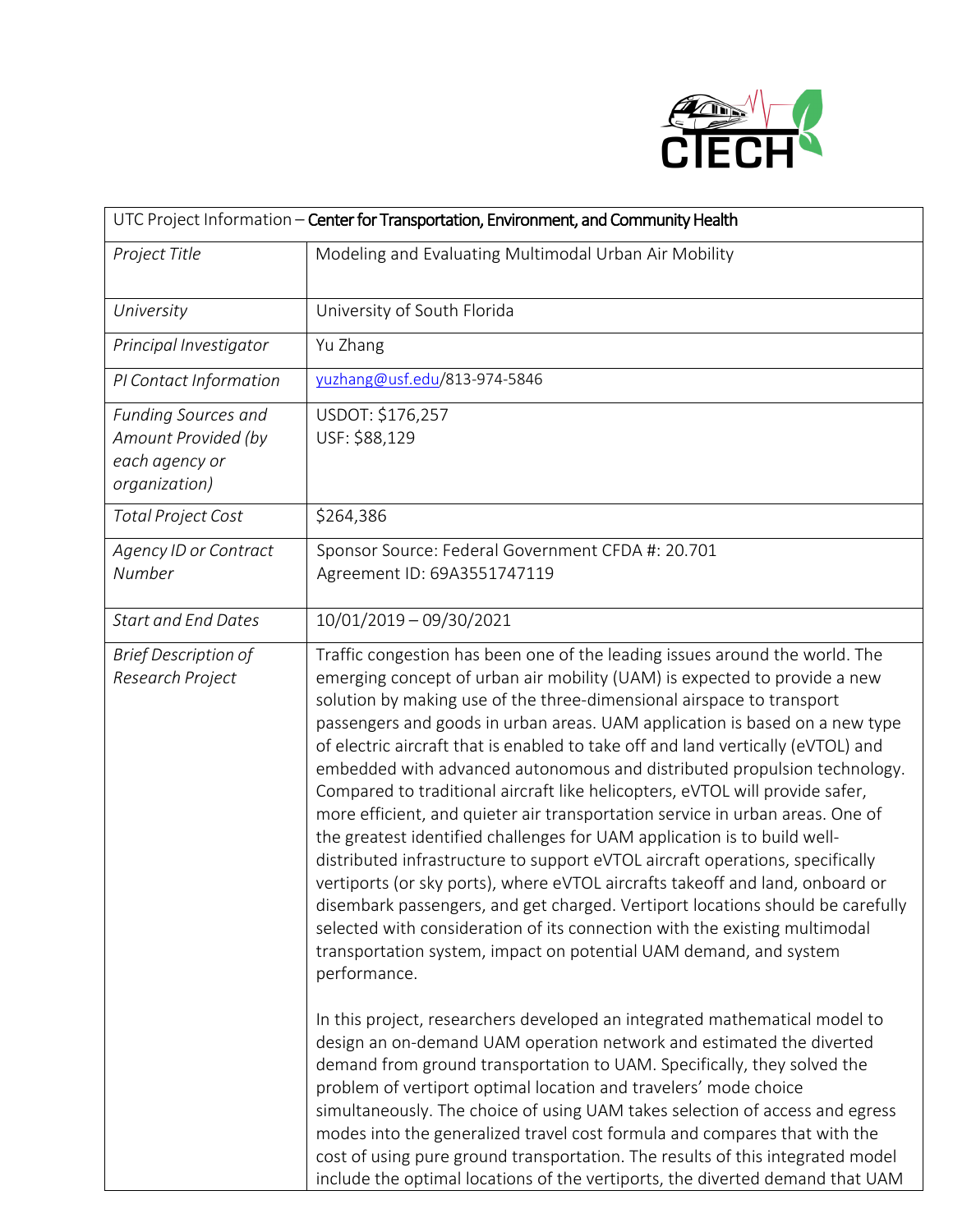|                                                                                        | will attract from ground transportation, allocation of users to each vertiport,<br>and access and egress modes of users reaching and leaving vertiports.                                                                                                                                                                                                                                                                                                                                                                                  |
|----------------------------------------------------------------------------------------|-------------------------------------------------------------------------------------------------------------------------------------------------------------------------------------------------------------------------------------------------------------------------------------------------------------------------------------------------------------------------------------------------------------------------------------------------------------------------------------------------------------------------------------------|
|                                                                                        | Tampa Bay was used as the case study and sensitivity analysis was applied to<br>understand the impacts of different parameters on the model results. They<br>have tested the number of vertiports, pricing schemes, and the compounding<br>effect of both. From the sensitivity analysis, we can see that for the Tampa Bay<br>region, there is an upper limit on how many vertiports need to be constructed<br>for on-demand UAM. It also provides insights for operators to determine<br>pricing schemes while introducing the service. |
| Describe Implementation<br>of Research Outcomes<br>(or why not<br><i>implemented</i> ) | From a methodological point of view, this study extended the existing<br>literature on UAM by introducing an integrated network and mode choice<br>modeling framework.                                                                                                                                                                                                                                                                                                                                                                    |
| Place Any Photos Here                                                                  | Florida has been a hot area attracting multiple, potential UAM operators to<br>explore future implementation of on-demand UAM service. This study<br>provides information to regional transit agency, MPO, and other stakeholders<br>while discussing with the UAM operators for developing a UAM network in<br>Florida.                                                                                                                                                                                                                  |
|                                                                                        | Legend<br>Selected vertipor<br>Destination<br>Citrus<br>Candidate<br>Origin<br>Egress leg<br>Air leg<br>Access leo<br>Hemando<br><b>Gulf of Mexico</b><br>Pasco<br>Hillsborough<br>18                                                                                                                                                                                                                                                                                                                                                     |
| Impacts/Benefits of<br>Implementation (actual,<br>not anticipated)                     | This study advanced the literature in vertiport siting while considering mode<br>choice of potential users. It is the first integrated model developed for<br>merging on-demand urban air mobility (UAM).                                                                                                                                                                                                                                                                                                                                 |
|                                                                                        | This work has been presented at Florida's FSUTMS users' group meeting.<br>FSUTMS (Florida Standard Urban Transportation Model Structure) is used to<br>represent a formal set of modeling steps, procedures, software, file formats,                                                                                                                                                                                                                                                                                                      |